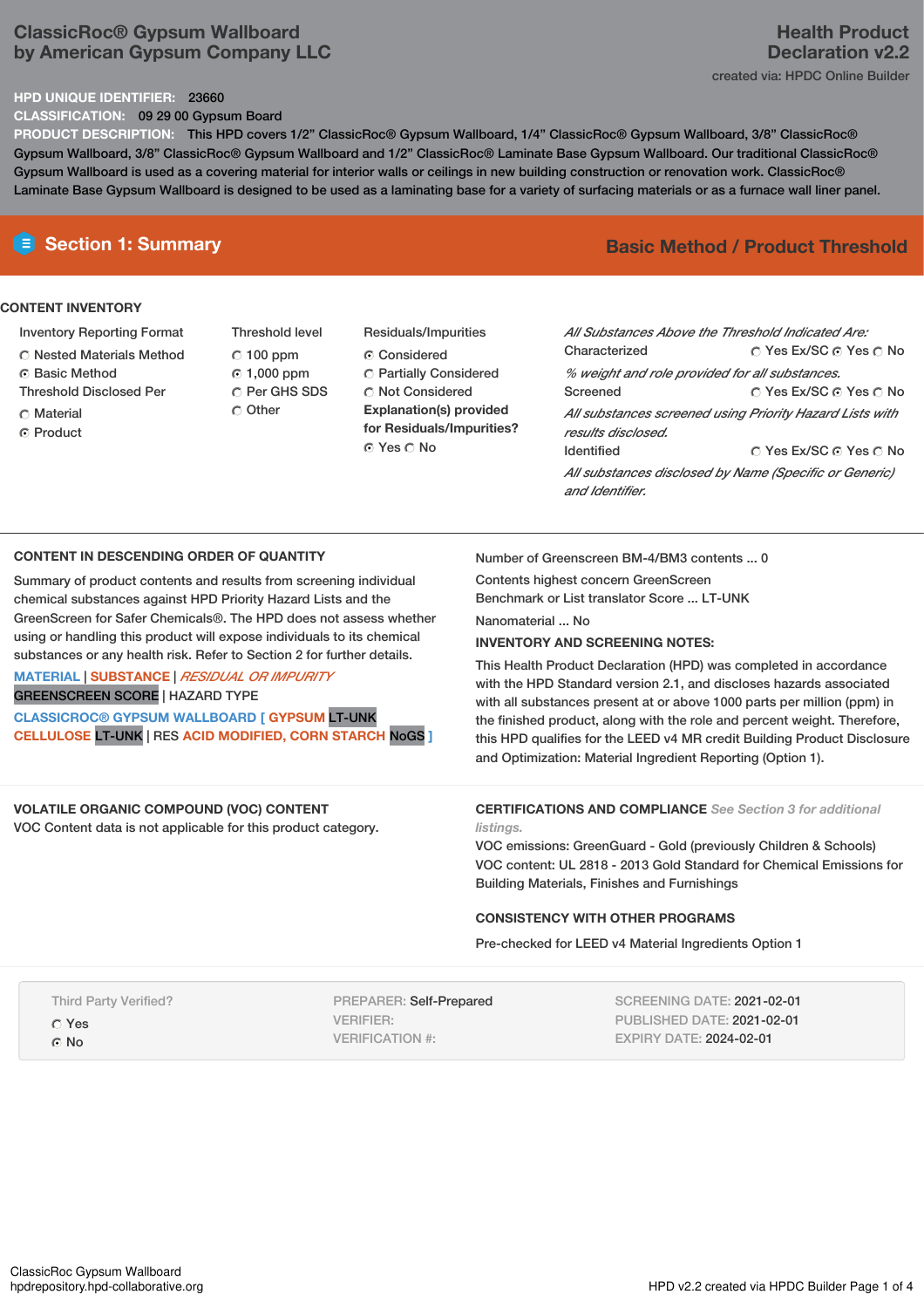This section lists contents in a product based on specific threshold(s) and reports detailed health information including hazards. This HPD uses the *inventory method indicated above, which is one of three possible methods:*

- *Basic Inventory method with Product-level threshold.*
- *Nested Material Inventory method with Product-level threshold*
- *Nested Material Inventory method with individual Material-level thresholds*

Definitions and requirements for the three inventory methods and requirements for each data field can be found in the HPD Open Standard version *2.2, available on the HPDC website at: [www.hpd-collaborative.org/hpd-2-2-standard](https://www.hpd-collaborative.org/hpd-2-2-standard)*

| <b>CLASSICROC® GYPSUM WALLBOARD</b>                                                              |                                                                                                                                                       |                                                                                                                                         |                                     |                 |  |                               |                                                       |
|--------------------------------------------------------------------------------------------------|-------------------------------------------------------------------------------------------------------------------------------------------------------|-----------------------------------------------------------------------------------------------------------------------------------------|-------------------------------------|-----------------|--|-------------------------------|-------------------------------------------------------|
|                                                                                                  | PRODUCT THRESHOLD: 1000 ppm<br>RESIDUALS AND IMPURITIES CONSIDERED: Yes                                                                               |                                                                                                                                         |                                     |                 |  |                               |                                                       |
|                                                                                                  | RESIDUALS AND IMPURITIES NOTES: All items with values exceeding thresholds were examined for content                                                  |                                                                                                                                         |                                     |                 |  |                               |                                                       |
|                                                                                                  | to receive a final decoration.                                                                                                                        | OTHER PRODUCT NOTES: American Gypsum ClassicRoc gypsum panels are used as an interior substrate for walls and ceilings and are intended |                                     |                 |  |                               |                                                       |
|                                                                                                  | <b>GYPSUM</b>                                                                                                                                         |                                                                                                                                         |                                     |                 |  |                               | ID: 13397-24-5                                        |
| HAZARD SCREENING METHOD: Pharos Chemical and Materials Library HAZARD SCREENING DATE: 2021-02-01 |                                                                                                                                                       |                                                                                                                                         |                                     |                 |  |                               |                                                       |
|                                                                                                  | $\%$ : 88.0000 - 96.0000                                                                                                                              | GS: LT-UNK                                                                                                                              |                                     |                 |  |                               | RC: None NANO: No SUBSTANCE ROLE: Structure component |
|                                                                                                  | <b>HAZARD TYPE</b>                                                                                                                                    | <b>AGENCY AND LIST TITLES</b>                                                                                                           |                                     | <b>WARNINGS</b> |  |                               |                                                       |
| None found<br>No warnings found on HPD Priority Hazard Lists                                     |                                                                                                                                                       |                                                                                                                                         |                                     |                 |  |                               |                                                       |
|                                                                                                  |                                                                                                                                                       | SUBSTANCE NOTES: Gypsum is a naturally occurring ore or a specially manufactured product of coal combustion.                            |                                     |                 |  |                               |                                                       |
|                                                                                                  |                                                                                                                                                       |                                                                                                                                         |                                     |                 |  |                               |                                                       |
|                                                                                                  | <b>CELLULOSE</b>                                                                                                                                      |                                                                                                                                         |                                     |                 |  |                               | ID: 9004-34-6                                         |
|                                                                                                  |                                                                                                                                                       | HAZARD SCREENING METHOD: Pharos Chemical and Materials Library HAZARD SCREENING DATE: 2021-02-01                                        |                                     |                 |  |                               |                                                       |
|                                                                                                  | $\%$ : 3.9000 - 5.5000                                                                                                                                | <b>GS: LT-UNK</b>                                                                                                                       |                                     |                 |  |                               | RC: Both NANO: No SUBSTANCE ROLE: Structure component |
|                                                                                                  | <b>HAZARD TYPE</b>                                                                                                                                    | <b>AGENCY AND LIST TITLES</b>                                                                                                           |                                     | <b>WARNINGS</b> |  |                               |                                                       |
|                                                                                                  | <b>RES</b>                                                                                                                                            | <b>AOEC - Asthmagens</b>                                                                                                                | Asthmagen (Rs) - sensitizer-induced |                 |  |                               |                                                       |
|                                                                                                  | SUBSTANCE NOTES: All material ingredients evaluated at the 1000 ppm threshold for the product. All ingredients in excess of threshold are<br>reported |                                                                                                                                         |                                     |                 |  |                               |                                                       |
|                                                                                                  | <b>ACID MODIFIED, CORN STARCH</b>                                                                                                                     |                                                                                                                                         |                                     |                 |  |                               | ID: 65996-63-6                                        |
|                                                                                                  |                                                                                                                                                       | HAZARD SCREENING METHOD: Pharos Chemical and Materials Library                                                                          | HAZARD SCREENING DATE: 2021-02-01   |                 |  |                               |                                                       |
|                                                                                                  | $\%$ : 0.6200 - 1.9200                                                                                                                                | <b>GS: NoGS</b>                                                                                                                         | RC: None                            | NANO: No        |  | <b>SUBSTANCE ROLE: Binder</b> |                                                       |
|                                                                                                  | <b>HAZARD TYPE</b>                                                                                                                                    | <b>AGENCY AND LIST TITLES</b>                                                                                                           | <b>WARNINGS</b>                     |                 |  |                               |                                                       |
|                                                                                                  | None found                                                                                                                                            | No warnings found on HPD Priority Hazard Lists                                                                                          |                                     |                 |  |                               |                                                       |
|                                                                                                  | SUBSTANCE NOTES: Starch is produced from corn, milo, wheat or other natural grains                                                                    |                                                                                                                                         |                                     |                 |  |                               |                                                       |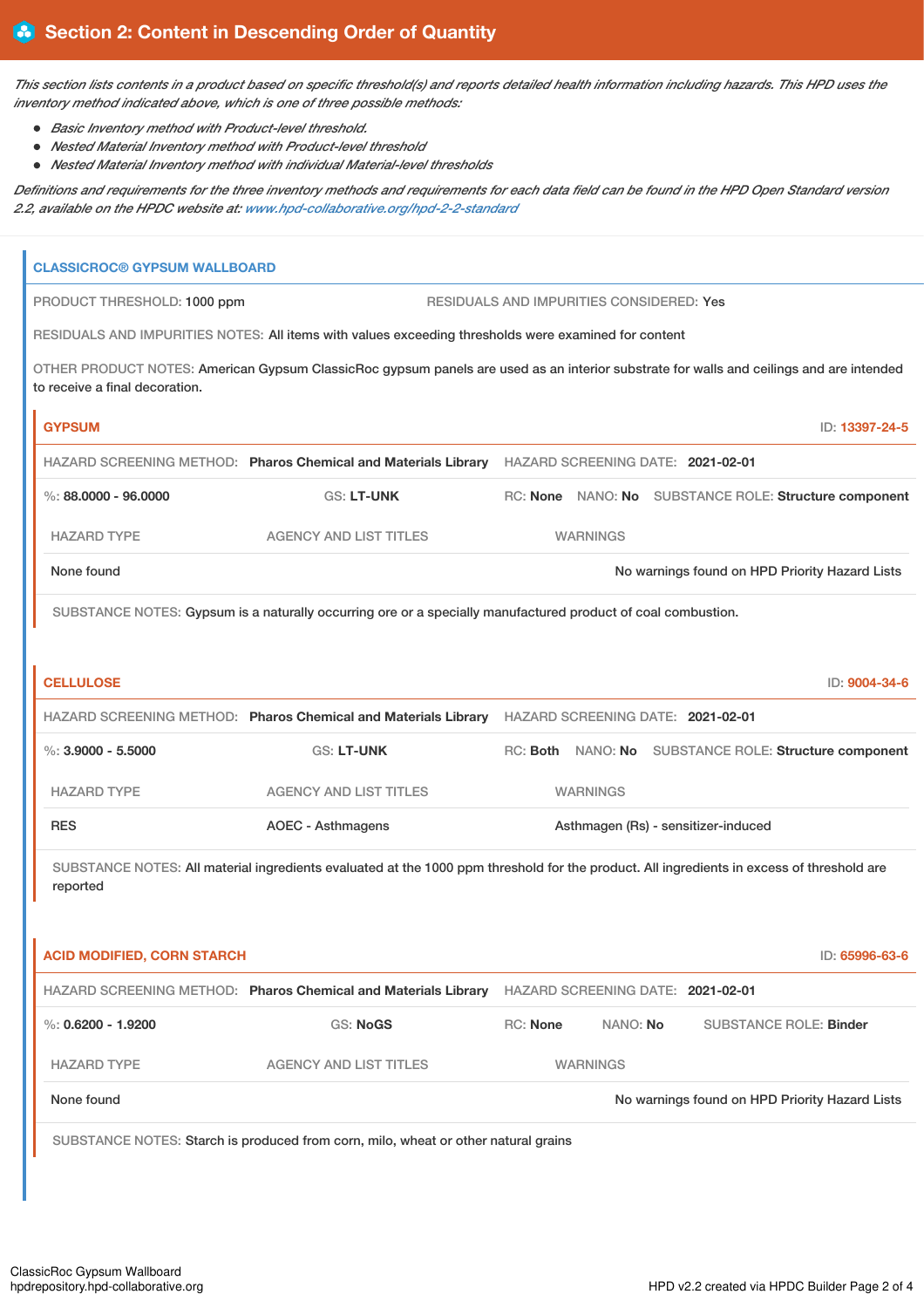This section lists applicable certification and standards compliance information for VOC emissions and VOC content. Other types of health or *environmental performance testing or certifications completed for the product may be provided.*

| <b>VOC EMISSIONS</b>                                                                                                                                                                                      | GreenGuard - Gold (previously Children & Schools)                                                              |                                        |                                                                  |  |  |
|-----------------------------------------------------------------------------------------------------------------------------------------------------------------------------------------------------------|----------------------------------------------------------------------------------------------------------------|----------------------------------------|------------------------------------------------------------------|--|--|
| <b>CERTIFYING PARTY: Third Party</b><br>APPLICABLE FACILITIES: All manufacturing facilities<br>CERTIFICATE URL: http://greenguard.org/en/index.aspx                                                       | <b>ISSUE DATE: 2009-04-</b><br>25                                                                              | <b>EXPIRY DATE: 2019-</b><br>$04 - 24$ | <b>CERTIFIER OR LAB: UL</b><br>Environment                       |  |  |
| <b>CERTIFICATION AND COMPLIANCE NOTES:</b>                                                                                                                                                                |                                                                                                                |                                        |                                                                  |  |  |
| <b>VOC CONTENT</b>                                                                                                                                                                                        | UL 2818 - 2013 Gold Standard for Chemical Emissions for Building Materials,<br><b>Finishes and Furnishings</b> |                                        |                                                                  |  |  |
| <b>CERTIFYING PARTY: Third Party</b><br>APPLICABLE FACILITIES: All manufacturing facilities are<br>certified<br><b>CERTIFICATE URL:</b><br>https://industries.ul.com/environment/certificationvalidation- | <b>ISSUE DATE: 2009-</b><br>$04 - 25$                                                                          | <b>EXPIRY DATE: 2018-</b><br>$04 - 25$ | <b>CERTIFIER OR LAB: Underwriters</b><br>Laboratories GreenGuard |  |  |

marks/greenguard-certification-program

CERTIFICATION AND COMPLIANCE NOTES: UL 2818 - 2013 Gold Standard for Chemical Emissions for Building Materials, Finishes and Furnishings Certificate Number 50994-420 - for Classic Rock panels; UL 2818 - 2013 Gold Standard for Chemical Emissions for Building Materials, Finishes and Furnishings Certificate Number 6558-420 - for Classic Rock Laminate Base panels ; UL 2818 - 2013 Gold Standard for Chemical Emissions for Building Materials, Finishes and Furnishings Certificate Number 6560-420 - for Exterior Soffit panels

# **Section 4: Accessories**

This section lists related products or materials that the manufacturer requires or recommends for installation (such as adhesives or fasteners), maintenance, cleaning, or operations. For information relating to the contents of these related products, refer to their applicable Health Product *Declarations, if available.*

No accessories are required for this product.

# **Section 5: General Notes**

Residuals and Impurities are considered in any ingredients exceeding the product threshold values as stated in material notes. The residuals or impurities occurring within materials exceeding the product threshold levels did not meet the threshold value for reporting.